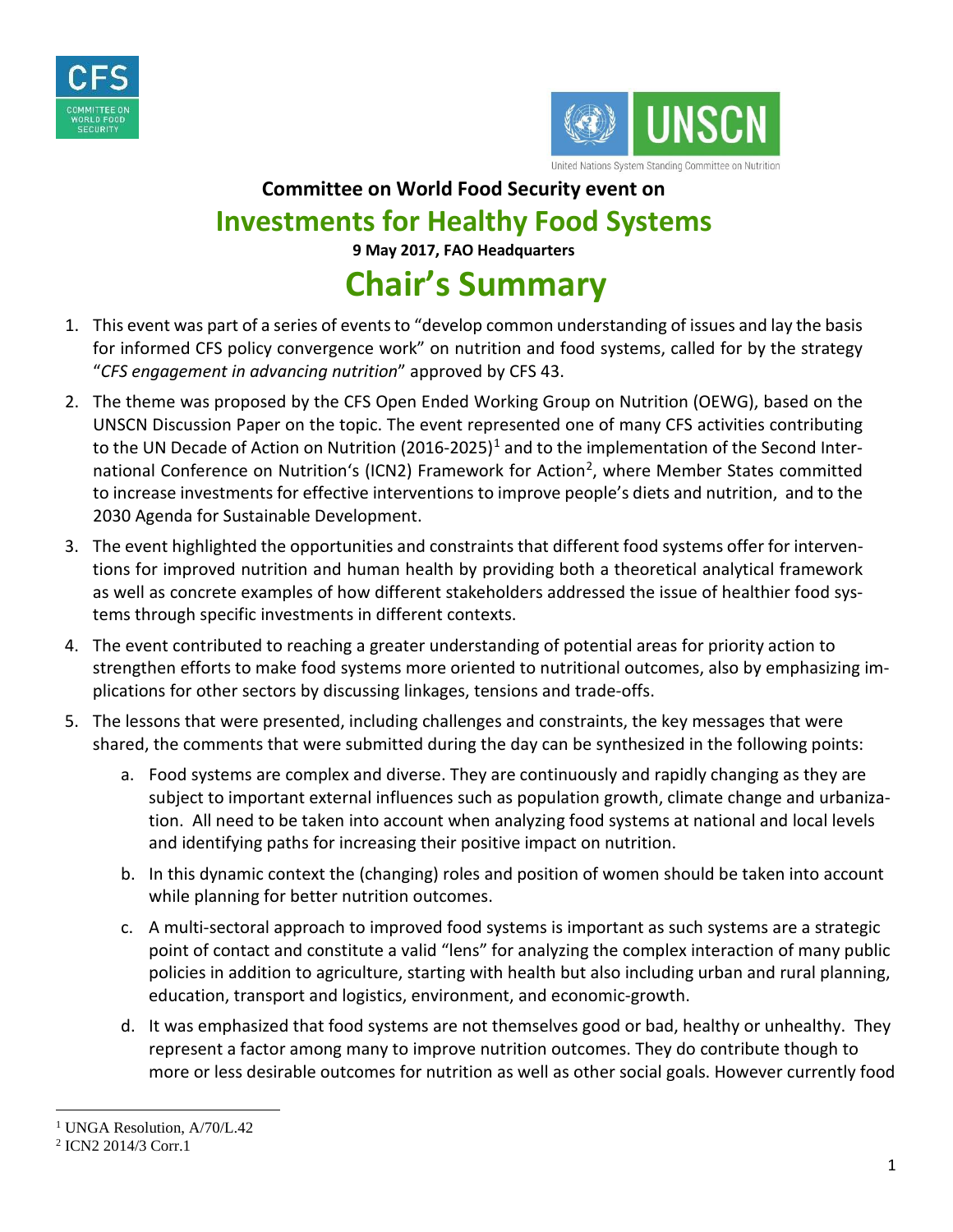



systems, despite the important achievements, including in the fight to end hunger, do not sufficiently deliver these healthy diets as all countries in the world suffer from at least one form of malnutrition

- e. Government policies play a major role in influencing whether agriculture and food systems contribute to healthy diets and improved nutrition. As underscored by the Brazilian case presented, government approaches at national and sub-national levels, are important to address the complexities of food systems and of investing in them for better nutrition outcomes. Additionally, linking school feeding programmes to small agricultural producers can bring positive synergies. Government expenditure in infrastructure can support better agriculture investment and enhanced nutritional outcomes.
- f. It was stressed that the private sector and farmers are a key partner in this endeavor. Strategically formulated government policies can catalyze support from the private sector to make positive contributions, as highlighted by the Cote d'Ivoire case presented, including in the use of technology for healthier food. This case also highlighted the importance of dealing with the changing habits of consumers and how to use fortified food for improved nutrition.
- g. It was also underscored how civil society's role can be of essence in indicating sustainable practices, including traditional cultural ones based on ancestral values and agro-ecology as highlighted by the Guatemala case described and messages based on the right to healthy foods, that guide consumers to make good choices.
- h. Public investments in food systems should be aligned with other social goals. Too often, agricultural and industrial policies ignore their social and health implications. Government has a responsibility to increase social well-being and should align investment policies toward that end.
- i. A multistakeholder approach bringing together all actors within a particular food system is of crucial importance to identify useful investments and maximize their effectiveness for better nutrition.
- j. Education and capacity building of relevant actors in the food system, as well as communities' engagement, play an important role in understanding local food systems and identifying nutrition gaps and their causes as well as elements in the system that could be targeted for investments for healthier outcomes. As the experience of the City of Turin underscored, it is important to support local small producers as well as shorten the link between producers and consumers, referred to as "co-producers" in this example.
- k. Better diets are possible as every food system has the capacity to produce the healthy food that is needed for good nutrition and human health. Food system investments need to be tailored to specific contexts. Investment decisions should take into account food system variations and learn from other experiences.
- l. Investments have a higher pay-off when enabling conditions are present, and when interventions reinforce one another by creating multiple types of capital (human, financial, physical).
- m. Significant gaps remain and need to be closed in the knowledge available to countries and investors about how to select among the investment choices and which to prioritize for a given food